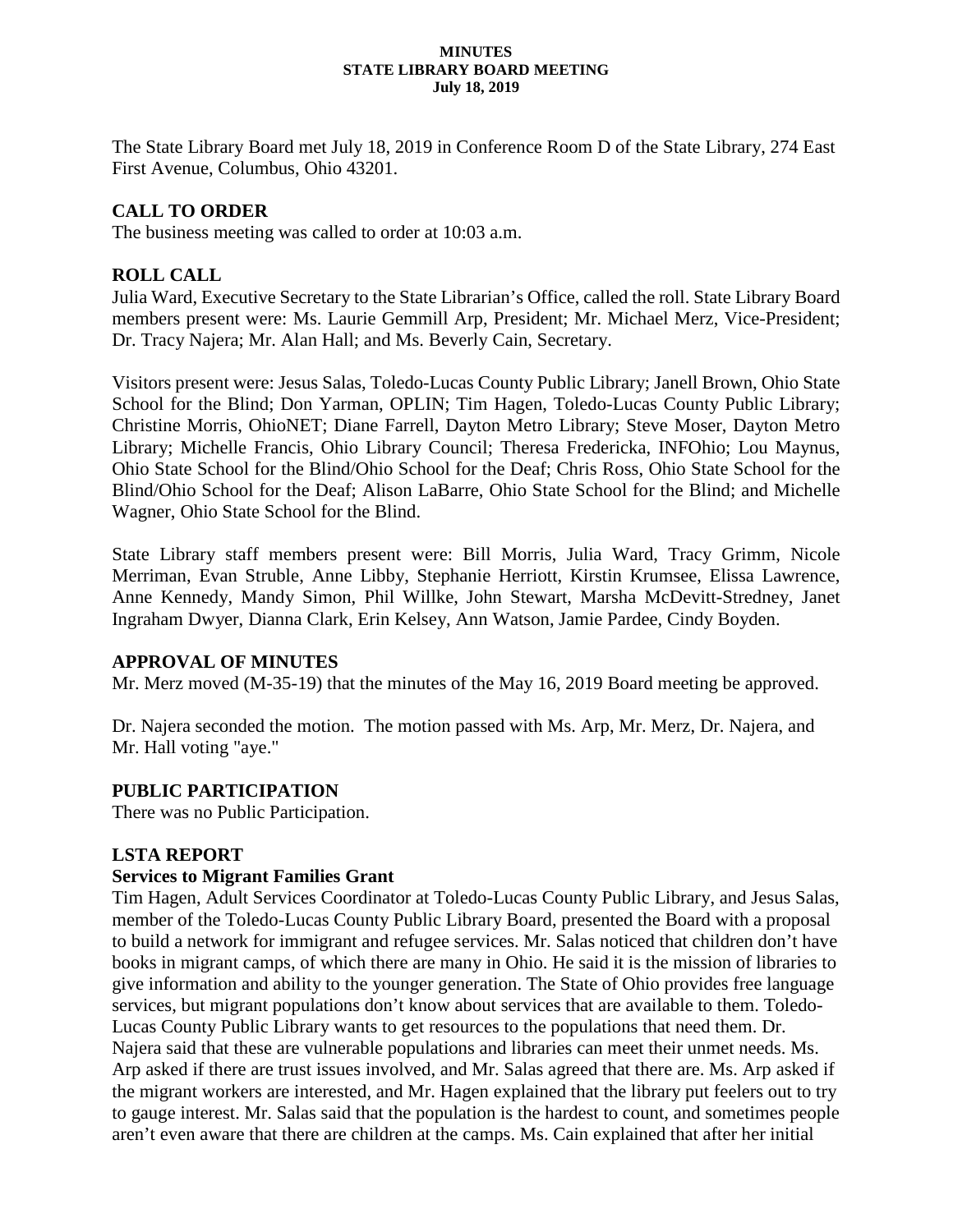meeting with Toledo-Lucas County Public Library about the project, she did a search and reached out to COSLA and found that no one is currently doing anything to serve this population. Ms. Arp asked if COSLA was interested and Beverly said that they are. Mr. Hall asked if the 20 counties involved in the project will be difficult to manage. Mr. Hagen said that the project will radiate from Toledo volunteers. With many people working together, they can close the gap. Mr. Hall commented that research is a major part of the grant. Mr. Salas said that finding the populations and needs is important.

Dr. Najera moved (M-36-19) that a Library Services and Technology Act (LSTA) grant in an amount up to \$100,000 be awarded to the Toledo-Lucas County Public Library (TLCPL) for its Outreach to Migrant Farm Worker Communities initiative. For the period of August 1, 2019 – August 31, 2020, up to \$100,000 will be awarded from FFY2019 funds, contingent upon the release of SFY2020 appropriations from ALI 350-601.

Mr. Merz seconded the motion. The motion passed with Ms. Arp, Mr. Merz, Dr. Najera, and Mr. Hall voting "aye."

# **Guiding Ohio Online Grants**

Cindy Boyden, LSTA Coordinator, presented the Board with information about the Guiding Ohio Online program. Ms. Boyden explained that the program is based on the previous AmeriCorps program that placed technology trainers in libraries. In the current program, libraries use trainers for outreach, workshops, or working one-on-one with patrons. Ms. Boyden told the Board that the program is highly competitive. In 2017, \$250,000 was awarded; in 2018, \$300,000 was awarded; this year, \$350,000 is up for approval. Mr. Hall mentioned that the old AmeriCorps program received bad feedback. Ms. Boyden agreed, and said that the problems were largely with AmeriCorps and red tape.

Mr. Merz moved (M-37-19) that Library Services and Technology Act (LSTA) grants from FFY19 funds be awarded to the following libraries in the specified amounts for Services to Targeted Populations/Guiding Ohio Online projects for the period of October 1, 2019 – September 30, 2020:

| 1.  | Ada Public Library                                       | \$23,520 |
|-----|----------------------------------------------------------|----------|
| 2.  | <b>Adams County Public Library</b>                       | \$15,375 |
| 3.  | <b>Bellevue Public Library</b>                           | \$8,973  |
| 4.  | <b>Brown County Public Library</b>                       | \$24,102 |
| 5.  | Cardington-Lincoln Public Library                        | \$19,465 |
| 6.  | Carnegie Public Library (Washington Court House) \$8,865 |          |
| 7.  | Cuyahoga Falls Library                                   | \$9,930  |
| 8.  | East Palestine Memorial Public Library                   | \$17,640 |
| 9.  | Henderson Memorial Public Library                        | \$11,250 |
| 10. | Kingsville Public Library                                | \$23,400 |
| 11. | Kinsman Free Public Library                              | \$16,170 |
| 12. | <b>Licking County Library</b>                            | \$23,110 |
| 13. | <b>Logan-Hocking County District Library</b>             | \$13,302 |
| 14. | Meigs County District Public Library                     | \$13,230 |
| 15. | <b>Newton Falls Public Library</b>                       | \$19,305 |
| 16. | Perry Cook Memorial Public Library                       | \$8,820  |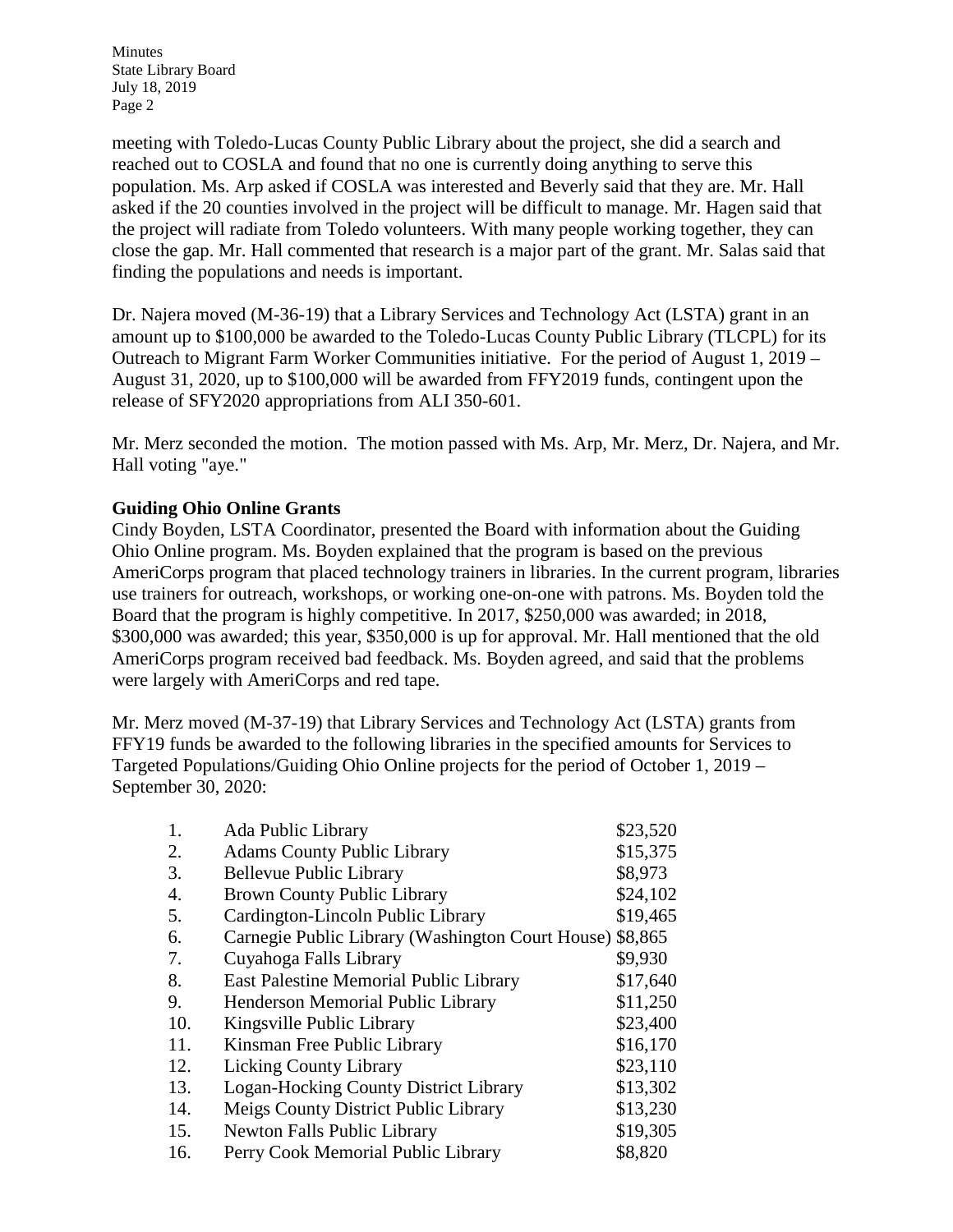| 17. | Pickerington Public Library           | \$29,780 |
|-----|---------------------------------------|----------|
| 18. | <b>Putnam County District Library</b> | \$23,342 |
| 19. | Salem Public Library                  | \$13,575 |
| 20. | St. Clairsville Public Library        | \$17,640 |
| 21. | <b>Wagnalls Memorial Library</b>      | \$7,977  |

Mr. Hall seconded the motion. The motion passed with Ms. Arp, Mr. Merz, Dr. Najera, and Mr. Hall voting "aye."

# **ILEAD USA – Ohio Grant**

Evan Struble, Associate State Librarian for Library Development, presented the Board with a proposal for funding of the last leg of ILEAD USA – Ohio. Mr. Struble explained that the proposal is the last amount needed to wrap up this year's program. He reminded the Board that ILEAD is the team-based leadership program that is held during odd-numbered years. Dr. Najera asked how many participants there are this year. Mr. Struble shared that there are sixteen participants making up four teams. He said that it is a diverse group this year, including a school librarian, a librarian from Cleveland Institute of Art, and a librarian from a correctional facility.

Dr. Najera moved (M-38-19) that a Library Services and Technology Act (LSTA) grant of up to \$15,000 from FFY19 funds be awarded to OhioNET to support the third session of the 2019 ILEAD USA – Ohio program for the period of September 1, 2019 – February 28, 2020.

Mr. Merz seconded the motion. The motion passed with Ms. Arp, Mr. Merz, Dr. Najera, and Mr. Hall voting "aye."

#### **STATE LIBRARIAN'S REPORT Board Development**

Ms. Boyden gave a presentation to the Board about LSTA grants from proposal to project. She explained that she deals directly with about 300 people a year. She encourages libraries to send in drafts for her to review. Libraries who submit drafts are about 90% more likely to be approved. After libraries apply for grants, they are reviewed. Libraries receive letters advising them if they are recommended for funding or not. Letters to libraries whose proposals were rejected are given recommendations on how to make projects better. Ms. Boyden said that about 250 grants a year are approved ranging in amount from \$750 to \$50,000. Mr. Merz asked about the level of federal supervision. Ms. Boyden explained that the State Library's Program Officer, Madison Bolls, is available to answer questions and acts as a mentor. Ms. Bolls came to Ohio last year and visited libraries with successful LSTA projects. Dr. Najera commented that libraries are all different sizes and capacities. Ms. Boyden agreed and said she is here to help libraries. She will go to the library to help if they are really struggling. Ms. Cain explained that one of the reasons Open Grants are popular is that they give smaller libraries a chance to succeed. There is no match required for Open Grants, which are available for up to \$4999.

Steve Moser and Diane Farrell from Dayton Metro Library presented the Board with information about one of their successful LSTA grants, called Career Adventures Camp. The grant was born from another grant that didn't go as planned. The library learned from their previous mistakes and gave the community what they really wanted in the area of career planning. The library held a summer camp and invited children of promise who were falling through the cracks of summer enrichment. The library worked with many community partners. Thirty-three campers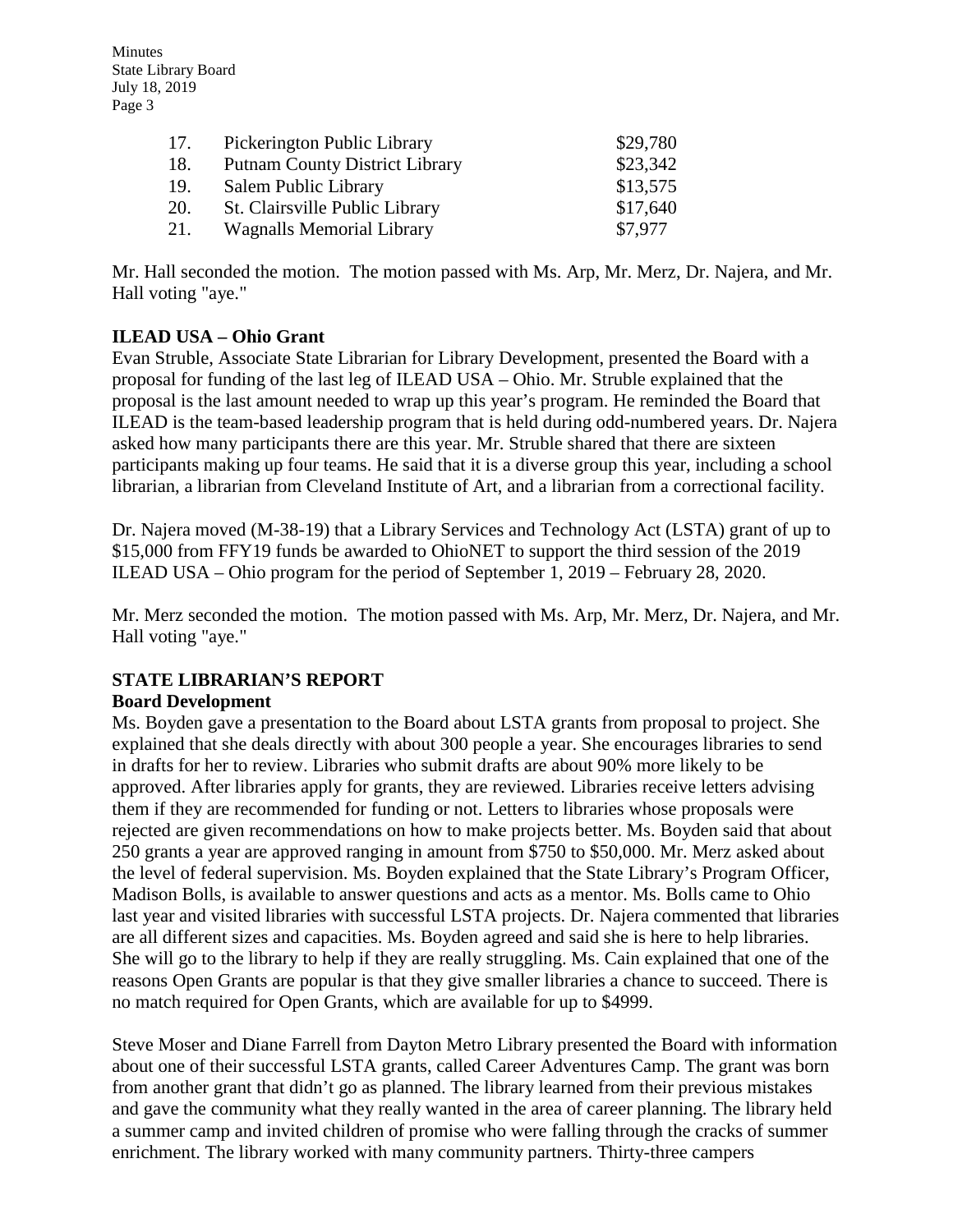participated in the Career Adventures Camp. The campers learned about many topics, including 3D imaging, robotics, virtual welding, aviation, nursing, and more. The campers were encouraged to journal about their experiences to remember what they learned and document their feelings. Every location they visited was hands-on. Dayton Metro Library is planning on holding the camp again in two years. Ms. Arp asked if other libraries were interested in the program. Mr. Moser explained that several libraries and a national magazine have contacted them.

### **State Library Budget**

Beverly Cain, State Librarian, shared with the Board that the state's budget was signed that morning. The State Library remained flat funded. Ms. Cain said that the Governor vetoed 25 items, none of which impact the State Library. Two of the vetoes impact libraries.

### **UNFINISHED BUSINESS**

### **Toledo-Lucas County Public Library Boundaries**

Bill Morris, Governmental Affairs Coordinator, shared that the State Library was notified on July 10 that the issues between Toledo-Lucas County Public Library and Evergreen Community Library have been resolved, and Evergreen's request for an administrative hearing was withdrawn. Mr. Morris reminded the Board that they passed a proposal for boundary redefinition at the December meeting. Ms. Cain clarified that the redefinition does not change the boundaries as they were set 41 years ago, rather it clarifies where the boundaries are. Dr. Najera asked if services will change. Ms. Cain explained that the agreement between the libraries is a financial agreement worked out between the libraries' legal counsel. Mr. Merz asked if the hearing officer was involved in the agreement, and Mr. Morris said that he was not.

Mr. Merz moved (M-39-19) for adoption of the following resolution:

Resolution 19-1

Redefinition of the Toledo-Lucas County Public Library Boundaries

WHEREAS, the Board of Library Trustees of the Toledo-Lucas County Public Library, Toledo, Ohio has, at a regular meeting of the board on September 27, 2018, requested a redefinition of the boundaries of the Toledo-Lucas County Public Library; and

WHEREAS, said application for such action by the State Library Board has been properly filed, and has been reviewed and considered by the State Library Board in accordance with procedures established in Section 3375-4-05 of the State Library Board Administrative Rules;

NOW, THEREFORE, BE IT RESOLVED by the State Library Board, acting under its power in section 3375.01 (H) of the Ohio Revised Code and in accordance with procedures established in its Administrative Rules, that the Toledo-Lucas County Public Library be defined to include the following:

Maumee City; Oregon City; Ottawa Hills; Springfield Local; Sylvania City; Toledo City and Washington Local School Districts and those portions of the Anthony Wayne Local; Evergreen Local; and Otsego Local school districts within Lucas County.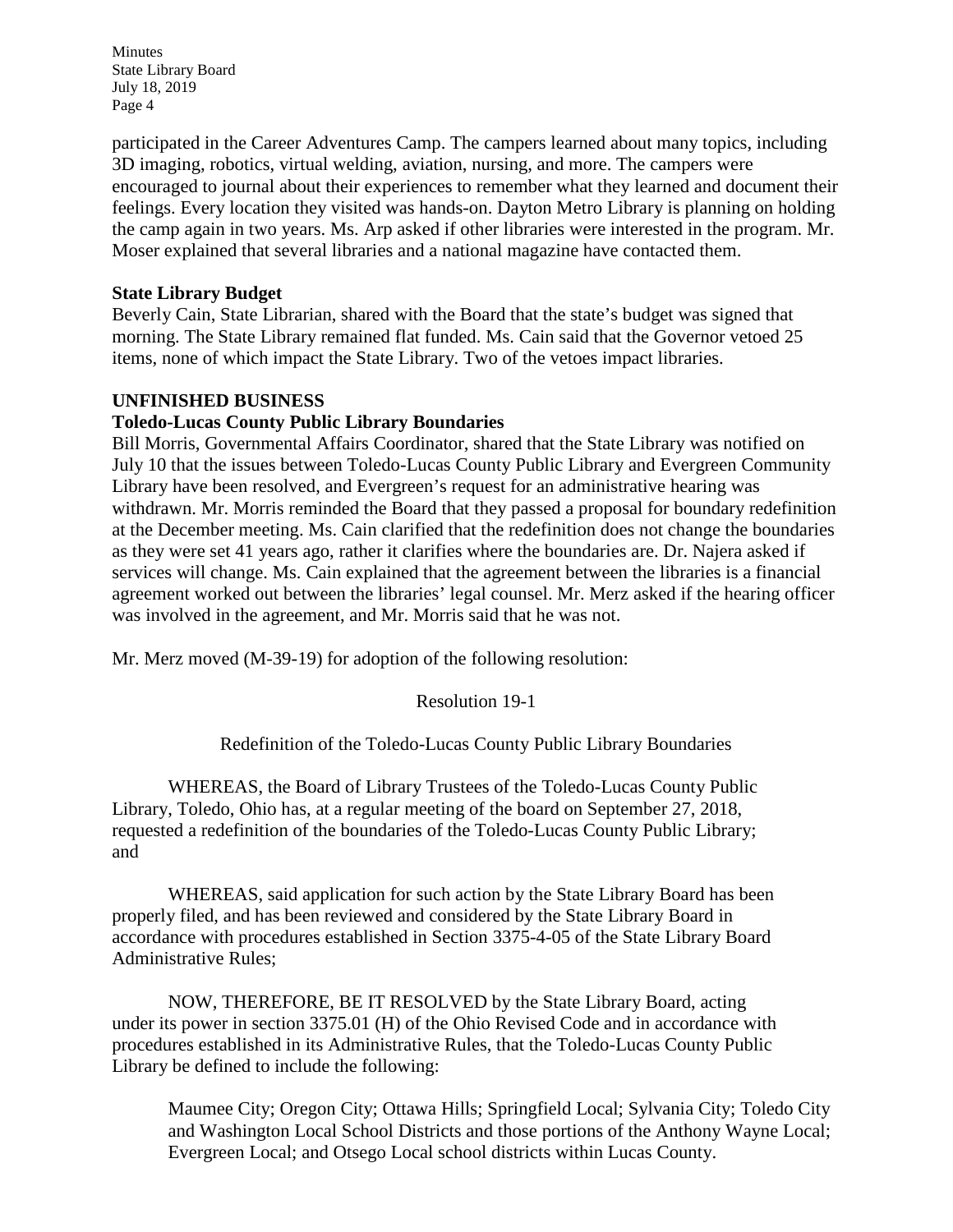And note that all references to political subdivisions refer to such subdivisions as constituted on this date; and

BE IT FURTHER RESOLVED, that the State Librarian is directed to provide a certified copy of this resolution to the Lucas County Auditor; Lucas County Board of Elections; Lucas County Court of Common Pleas; Lucas County Commissioners; Fulton County Auditor; Fulton County Board of Commissioners, Evergreen Local School District; Evergreen Community Library; Harris-Elmore Genoa Libraries; Liberty Center Library; Oak Harbor Library; Rossford Public Library; Swanton Public Library; Toledo Lucas County Public Library; Way Public Library; Weston Public Library and Wood County District Library.

Dr. Najera seconded the motion. The motion passed with Ms. Arp, Mr. Merz, Dr. Najera, and Mr. Hall voting "aye."

### **NEW BUSINESS**

### **Approve Board Meeting Schedule for Fiscal Year 2021**

Ms. Cain presented the Board with the proposed Board Meeting schedule for Fiscal Year 2021.

Dr. Najera moved (M-40-19) that the following State Library Board meeting schedule be approved for fiscal year 2021:

July 16, 2020 October 15, 2020 December 10, 2020 January 21, 2021 March 18, 2021 May 20, 2021

Mr. Merz seconded the motion. The motion passed with Ms. Arp, Mr. Merz, Dr. Najera, and Mr. Hall voting "aye."

### **May 2020 Meeting**

Ms. Cain shared that there is a conflict with the May 2020 Board Meeting. She proposed that the meeting be moved to May 28, 2020. The Board had no objections.

### **State Library Board Nomination**

Mr. Morris presented the Board with nominations to the Board seat vacated by the resignation of Missy Deters. He explained that the next meeting of the State Board of Education is September 16-17. Once appointed, the new Board member would fulfill the remainder of Ms. Deters' term, which expires on December 31, 2019. Ms. Arp asked if the Board needs to send two names to the State Board of Education, and Mr. Morris said that they do. The Board discussed the merits of all nominees. They decided that geographic balance, experience, and type of library background were important considerations.

Mr. Merz moved (M-41-19) that the names of Janet Carleton and John Myles be submitted to the State Board of Education as nominees for appointment to the State Library Board.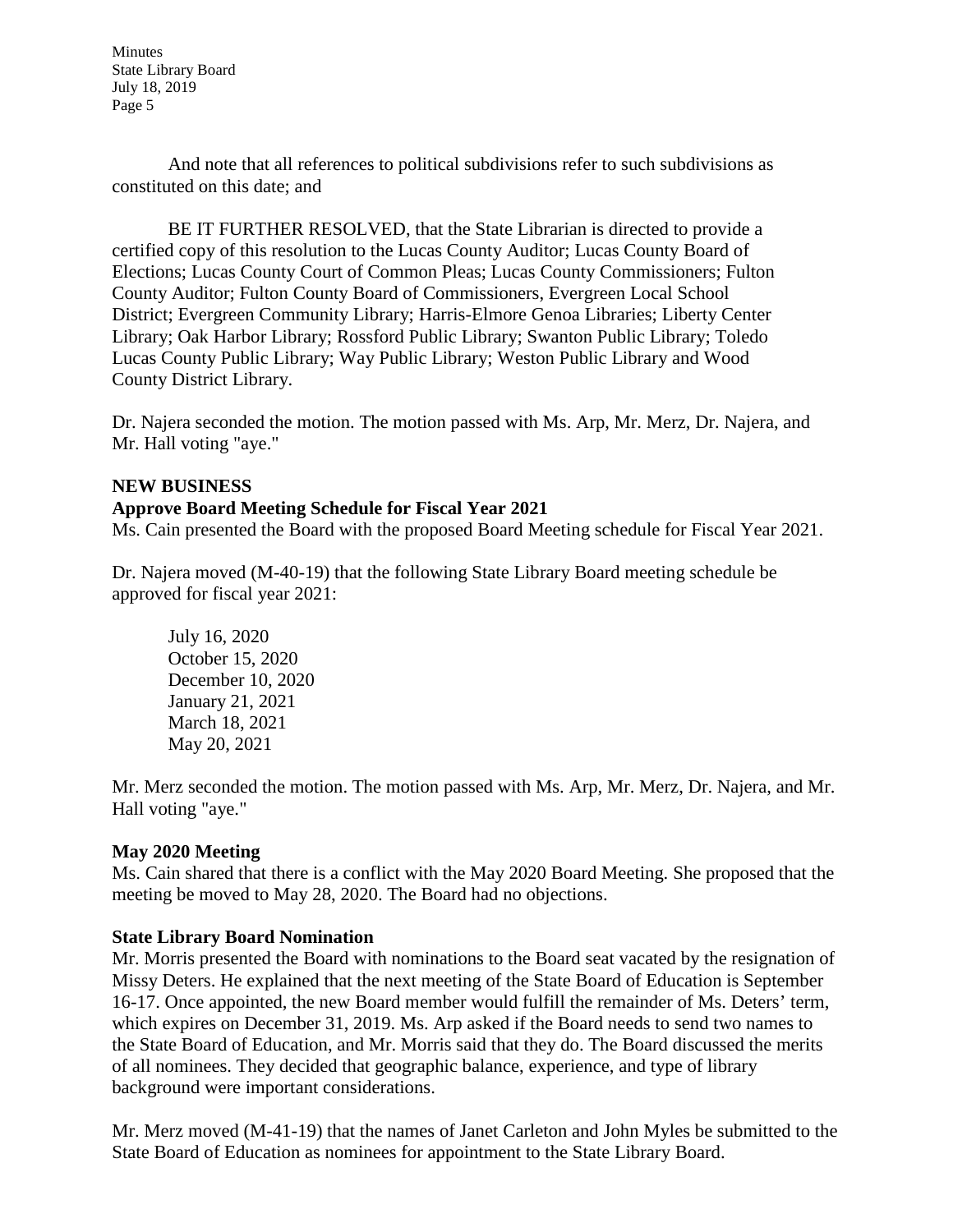Dr. Najera seconded the motion. The motion passed with Ms. Arp, Mr. Merz, Dr. Najera, and Mr. Hall voting "aye."

### **New Employee Introduction**

Ms. Cain introduced a new State Library employee to the Board. Erin Kelsey is the newest Library Consultant in Library Programs and Development. Her primary responsibilities will include continuing education, ILEAD USA – Ohio, Library Leadership Ohio, training needs and opportunities, and strategic planning. Ms. Kelsey came to the State Library from Westerville Public Library where she was the Adult Services Manager. She has a Master of Library and Information Science from Kent State University School of Library and Information Science and a Bachelor's in Journalism from Ohio University. Ms. Kelsey is a member of the 2017 ILEAD USA – Ohio cohort and the 2016 Library Leadership Ohio cohort.

### **Retirement Resolution**

Mr. Merz moved (M-42-19) for the adoption of the following resolution:

WHEREAS, Janell Brown has served with distinction and dedication as a leader for students at the Ohio State School for the Blind for 25 years; and

WHEREAS, Janell has served as the School Librarian and Media Specialist of the Ohio State School for the Blind since 1994, helping students through a tremendous period of change, growth, and innovation; and

WHEREAS, Janell has strived to advocate on behalf of visually impaired children at the Ohio State School for the Blind and across the State of Ohio; and

WHEREAS, Janell served as the nominated representative to deliver the congratulatory speech for the National Library Service Library of the Year award, given to the State Library and the Ohio Library for the Blind and Physically Disabled in June 2011 at the Library of Congress in Washington D.C.; and

WHEREAS, Janell has been a valuable partner to the State Library of Ohio by serving as a member of the Ohio Talking Book Program Consumer Advisory Committee for over 10 years and assisting in a number of initiatives and programs including the State Library and Ohio State School for the Blind Student art show, serving as a Choose to Read Ohio elector from 2013 – 2019, and assisting with the creation of a State Library Read Poster featuring members of the Ohio State School for the Blind marching band; now, therefore, be it

RESOLVED, that the members of the Board of the State Library of Ohio, meeting in regular session this 18th day of July 2019 in Columbus, Ohio, express their individual and collective gratitude and appreciation for Janell Brown.

Dr. Najera seconded the motion. The motion passed with Ms. Arp, Mr. Merz, Dr. Najera, and Mr. Hall voting "aye."

# **EXECUTIVE SESSION**